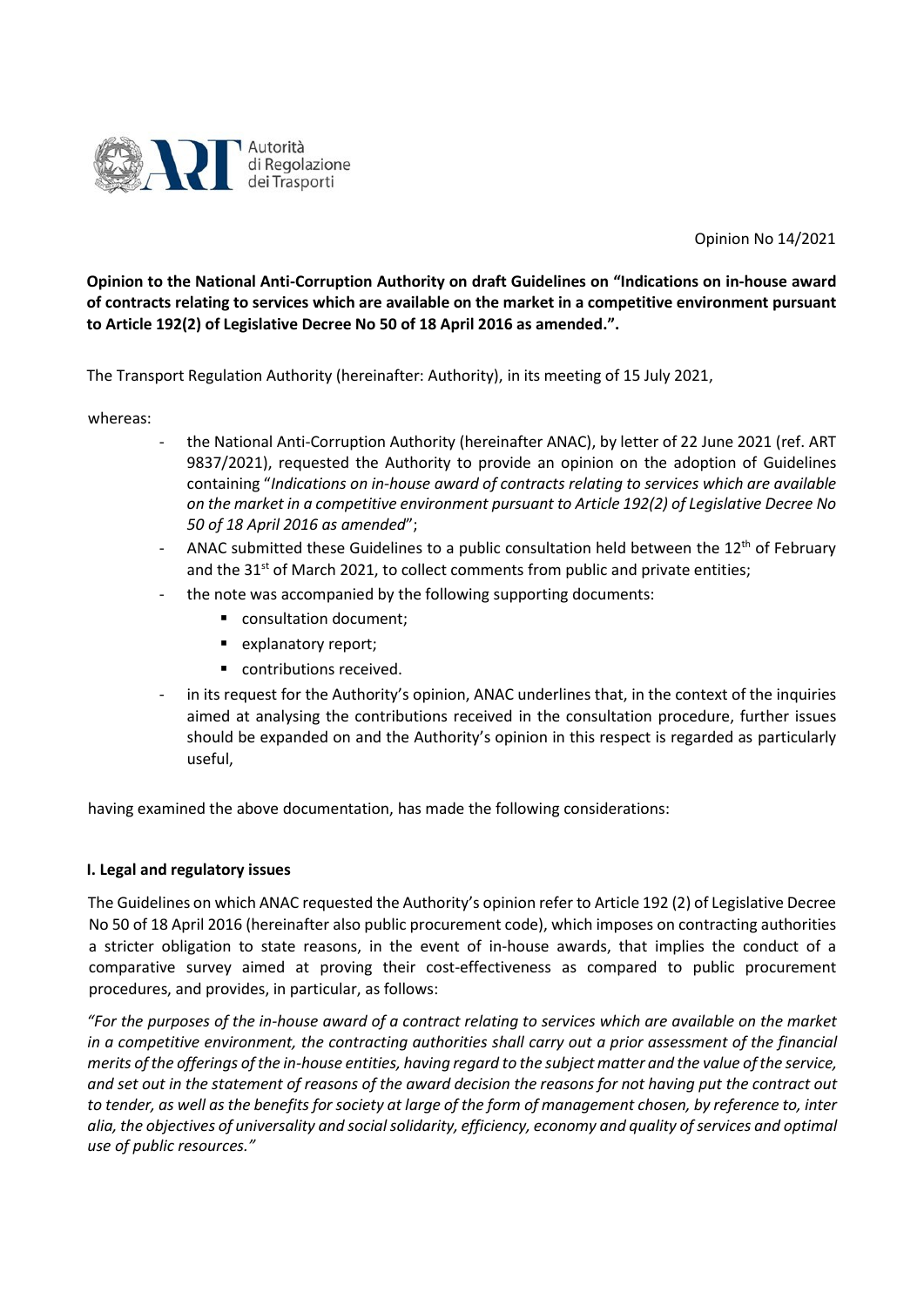

The need to make this provision effective has led ANAC to provide useful indications to guide the entities' action towards a conduct that are consistent with the provision of Article 192 (2) of the public procurement code in case of in-house awards, seeking to prevent and discourage the widespread practice relegating the statement of reasons to the formal requirements to be fulfilled by extensive recourse to standard clauses, with no actual thorough assessment that would be required by the provision.

Following the public consultation on the draft guidelines and in the context of the inquiries aimed at examining the contributions received, ANAC has decided to request the Authority's opinion on account of its powers, which, pursuant to Article 37 (2) (f) of Legislative Decree No 201 of 6 December 2011, converted with amendments into Law No 214 of 22 December 2011, defines, *inter alia*, tendering schemes for the award of transport services on an exclusive basis and model agreements to be included in the tender specifications, as well as model public service contracts for the services performed by internal operators or publicly-owned companies pursuant to Legislative Decree No 175 of 19 August 2016.

The Authority exercised the above powers by approving the relevant regulatory framework included in Annex A to Decision No 154 of 28 November 2019 (hereinafter referred to as Decision No 154/2019), in which, insofar as of interest here, information obligations have been introduced on the awarding entities, *inter alia*  in order to tackle the information asymmetries that structurally characterise the sector. As part of the regulatory framework, the information to be made public shall be the subject of an *ad hoc* report, in accordance with Measure 2 (2) of Decision No 154/2019, i.e. the so-called report of contract award (hereinafter referred to as RCA).

The information provided in the RCA contributes to the additional obligations of the same type laid down in Article 34 (20) of Decree-Law No 179 of 18 October 2012, which, for local public services of economic interest, provides that, *"in order to ensure compliance with European law, equality between operators and economy of management and in order to guarantee that appropriate information is provided to the entities concerned, contracts for services shall be awarded on the basis of a report drawn up for that purpose, published on the website of the entity making the award; that report shall set out the grounds for the award and state that the conditions laid down by European law for the form of award chosen are fulfilled and shall specify the precise content of the public service and universal service obligations, stating the financial compensation where applicable".*

## **II. Observations by the Authority**

In the light of the outlined regulatory framework concerning the information requirements to be fulfilled by the awarding entities under the laws and regulations governing the award of public transport services, the Authority's assessments on each of the questions raised by ANAC are set out below:

**1. Definition of the subjective scope of Article 192 (2) of the public procurement code. In fact, the wording of the provision seems to support the general application of the indications provided therein to contracting authorities, contracting entities and private entities that are responsible for the application of the code.** 

The Authority is called upon to provide the interpretation of a provision of the public procurement code that is not expressly attributable to the Authority's responsibilities. As a rule, public transport services are usually entrusted according to the concession scheme and they are therefore excluded from the scope of the procurement code, in accordance with the provisions of Regulation (EC) No 1370/2007, which is referred to by ART's regulation for public transport services by road and rail.

However, it should be noted that the wording of paragraph 1.1 of the draft guidelines identifies the subjective scope of Article 192 (2) with the contracting authorities and the contracting entities operating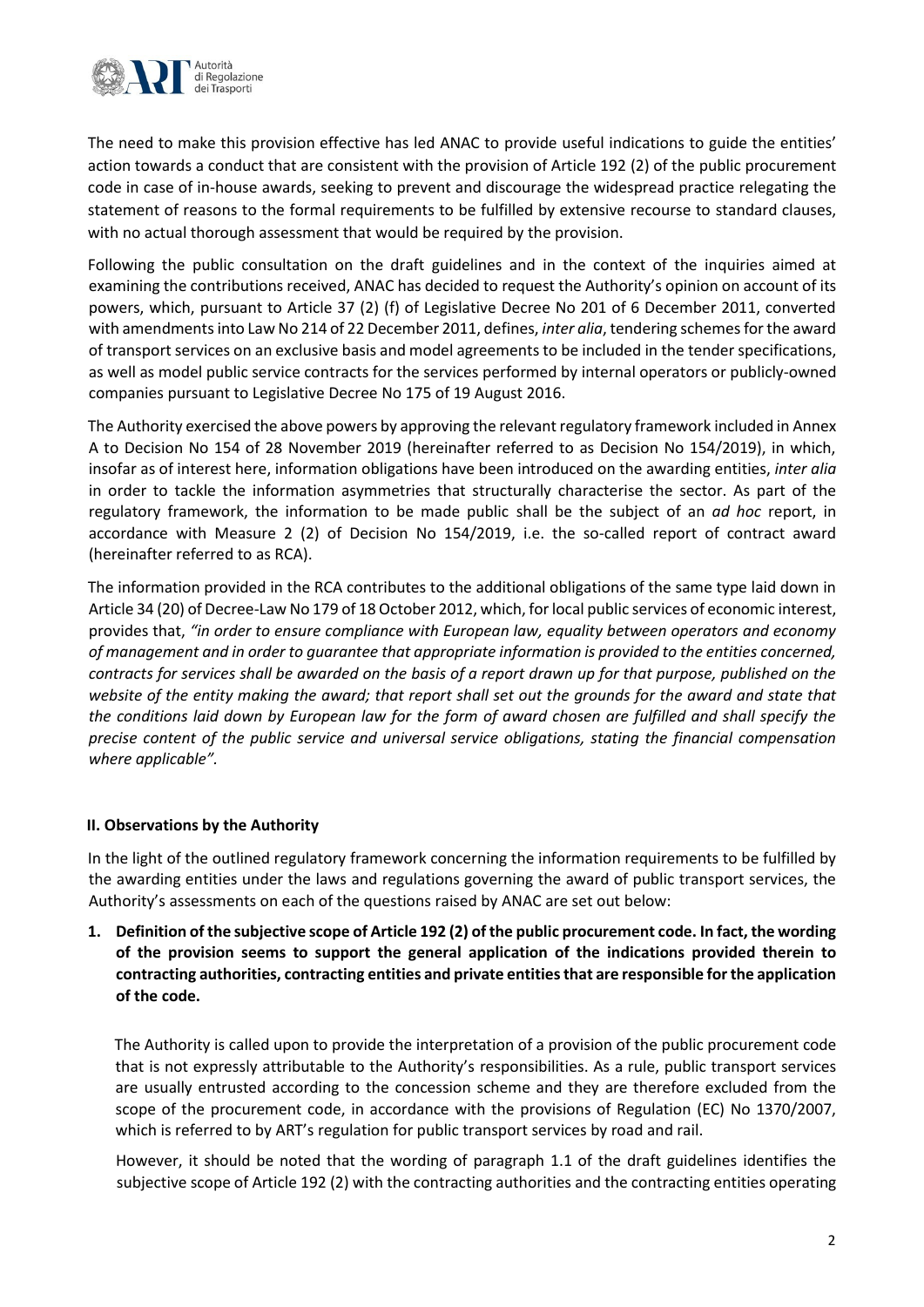

through direct awards to their in-house companies as referred to in Article 5 of the code, that are registered in ANAC's list pursuant to the first paragraph of that article. This choice is acceptable because of the clear connection between the two paragraphs, both aimed at making transparent either the list of entities that may legitimately make in-house awards(paragraph 1) and the justifications, even economic, underlying that choice (paragraph 2). In addition, maintaining this connection facilitates the verification of compliance with the provision under paragraph 2.

**2. Objective scope of the provision and possible extension to contracts for works and supplies. In this regard, it should be pointed out that Article 192 (2) refers to services only, whereas Article 5 of Legislative Decree No 175/2017 allows in-house companies to carry out further activities. Questions are therefore raised about the reasoning underlying the provision of different rules for services, on the one hand, and works and supplies on the other.** 

The above provision, in the identification of its objective scope, refers to the *"in-house award of a contract concerning services available on the market in a competitive environment"*, thus adopting a wording that is exclusively intended for services.

Moreover, it does not appear that the activities permitted under Article 4 of Legislative Decree No 175/2016 to in-house companies can affect the wording of the provision at issue by allowing its broad interpretation. While sharing the concerns about the reasoning underlying the different rules for services as compared to works and supplies, it therefore seems difficult to support an objective extension of the provision of Article 192 (2) also to other types of activity other than *"services available on the market in a competitive environment"*. However, in case of a *"*mixed" contract — and provided that, under Article 28 of the public procurement code, this is governed by Article 192 of the code due to the prevalence of the "service" component,  $-$  it might be appropriate to specify in the guidelines that contracting authorities, in the report that must account for the prior assessment of the positive effects of the inhouse award*,* may also include any aspects concerning other contractual components (works and/or supplies). However, this circumstance has not been reflected in the awards referred to in the RCA that have been examined by the Authority thus far.

**3. Time of publication of the statement of reasons. On this issue, Article 192 (2) of the public procurement code requires contracting authorities to state the reasons for not having put the contract out to tender in the award decision. That indication could be regarded as referring only to the content of the measure in question and not to the time of publication of the statement of reasons which, therefore, would remain subject to the general provisions on transparency (timely publication on the buyer profile of all award-related documents). This interpretation would enable the underlying reasoning to be known prior to the award, making it possible for the parties concerned to exercise effective and substantial control and express objections, if any.** 

As to the different solutions proposed in this question, the wording of the provision does not seem to leave room for interpretations that may depart from the letter of the law. In fact, different and anticipated timing of the publication of the statement of reasons would imply setting a time-limit or adopting a logically earlier measure containing the statement of reasons, which do not seem to be mentioned in the provision at issue.

Furthermore, the inclusion of the statement of reasons in the award decision mirrors Article 5 (1) of Legislative Decree No 175/2016, which provides that the decision to set up a public company *"must be analytically justified with reference to the company's needs for the pursuit of its statutory aims referred to in Article 4, highlighting the reasons and objectives justifying that choice, including in terms of economic viability and financial sustainability, as well as direct or outsourced management of the*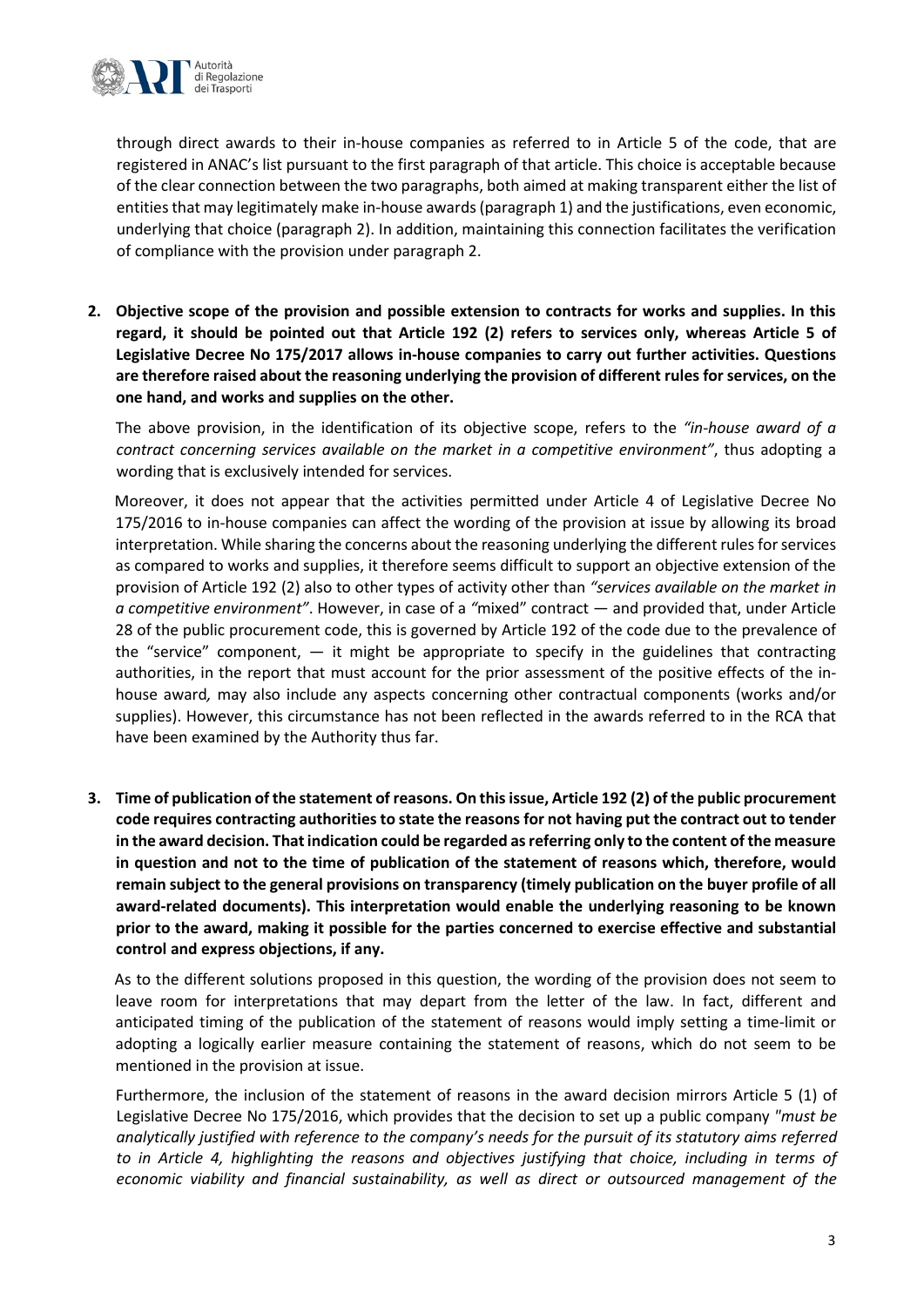

*awarded service. The statement of reasons must also account for the compatibility of the choice with the principles of efficiency, efficacy and cost-effectiveness of the administrative action"*. Even in that case, although this obligation is aimed at making public the supporting evidence for the use of a publicly owned company, with content and purpose which are not very different from those at issue, the obligation to provide analytical statement of reasons is laid down in the act whereby the final decision is made.

However, on the point at issue, a specification concerning local public services of economic interest appears to be necessary. In these cases, as correctly reported under paragraph 2.2 of the draft Guidelines, contracting authorities are required to publish the report pursuant to Article 34 (20) of Decree-Law No 179 of 18 October 2012, converted with amendments into Law No 221 of 17 December 2012; in this respect, in order to ensure compliance with European law, equality between operators and economy of management and in order to guarantee that appropriate information is provided to the entities concerned, the governing bodies shall set out the grounds for the award and state that the conditions laid down by European law for the form of award chosen are fulfilled, further specifying the public service obligations and the associated financial compensation. The provision does not lay down any time limits, but merely sets out that "*contracts for services shall be awarded on the basis of a report drawn up for that purpose, published on the website of the entity making the award*". From the wording of the provision, it may be assumed that the publication of the report shall in any event anticipate the act of awarding or at the most coincide with it, as confirmed by court judgements as well<sup>1</sup>.

With regard to local public transport services, which are excluded from the scope of the code (under Articles 17 (1) (i) and 18 (1) (a)), in order to ensure the transparency of administrative choices and in the awareness of the positive impacts that a timely publication of the information may have with respect to the oversight of the legality of administrative actions, the above-mentioned ART's Decision No 154/2019 introduced a specific obligation to draw up, publish and transmit to the Authority a report of contract award including a set of information supplementing that provided for in the report under Article 34. In this case, the Authority has set a period of 45 days to provide its comments and, although the time for transmission/publication of this report is not specified, it is clear that, to enable the Authority to exercise the supervisory tasks under its remit, compliance must be ensured at least 45 days before the adoption of the award decision. Within this time-limit, following the inquiries carried out, *inter alia,* to assess the validity of the assumptions under the economic and financial plan (EFP) and, consequently, ascertain whether the conditions for equitable compensation of public service obligations and economic and financial equilibrium of the public service contracts are met, the Authority may submit comments, by providing, where necessary, for appropriate adjustments and requesting that the contents of the RCA and award-related documents be supplemented. Moreover, solely in relation to local public transport, in the case where the awarding entity exercises the power provided for by ART's Decision No 154/2019 to draw up, in a single document, the report of contract award and the report referred to in Article 34 (20) of Legislative Decree No 179 of 18 October 2012, the statement of reasons — and therefore the relevant oversight by the parties concerned — may be ascertained at a time prior to the award, as advocated by ANAC.

<sup>1</sup> Regional Administrative Court Lombardia, section III, judgment No 1781 of 3 October 2016.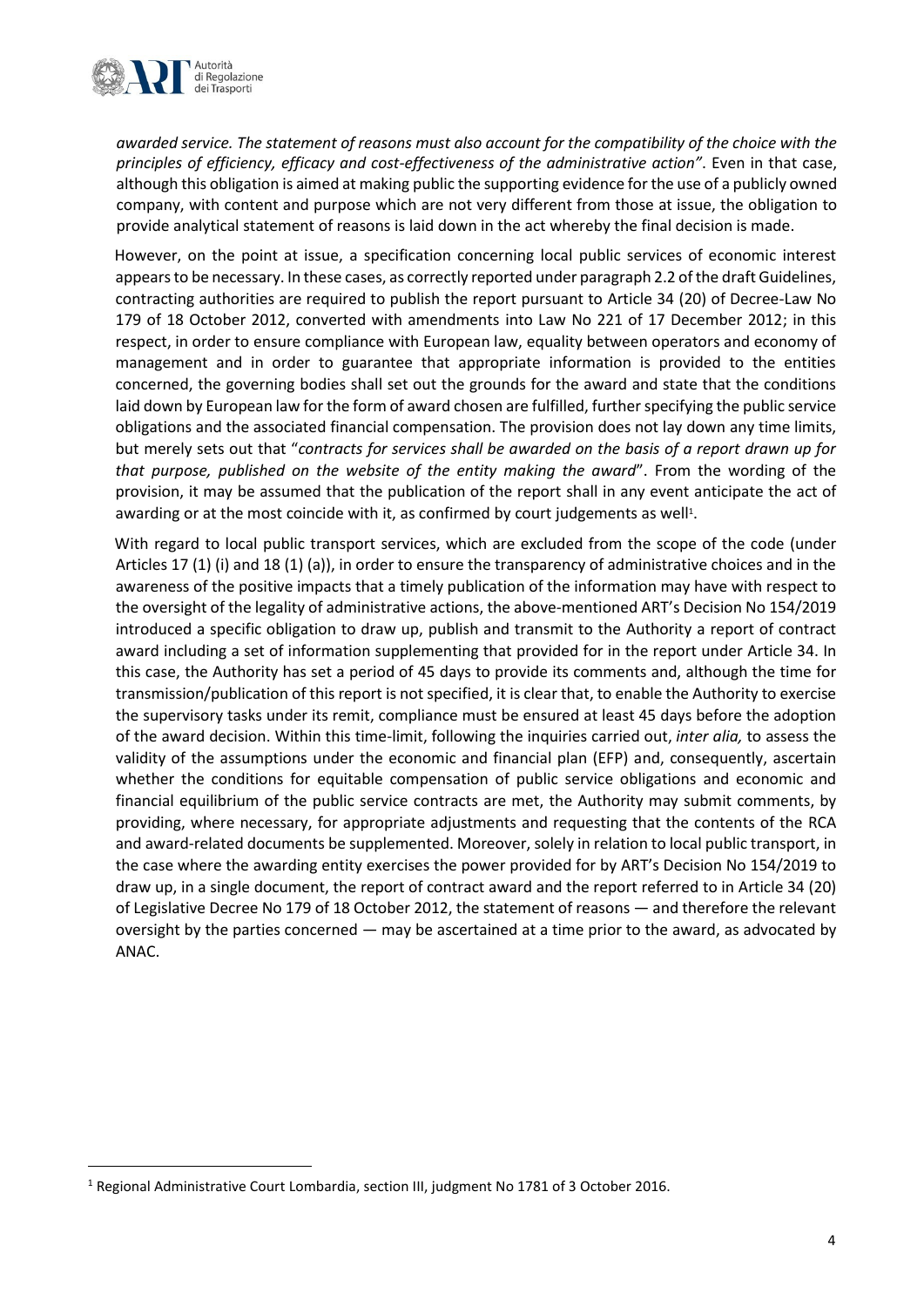

**4. Application of the guidelines, as advice on best practice, also to the awards that are excluded from the application of the public procurement code pursuant to Articles 17 (1) (i) (exclusion of contracts or concessions for services relating to public passenger transport by rail and underground) and 18 (1) (a) (concessions pursuant to Regulation (EC) No 1370/2007) and from 2014 EU Directives. This takes into account that similar indications to those contained in Article 192 of the code are found in sectoral legislation and regulatory acts.** 

As to this question, and, in particular, to sectoral legislation, some preliminary considerations should be made before replying to the request for opinion.

In order to overcome the structural existence, in the sector under the Authority's remit, of information asymmetries that constitute potential barriers to entry, the adoption of Decision No 154/2019 introduced an obligation for awarding entities to publicize a number of additional information in the report to be drawn up pursuant to Article 34, so as to illustrate the outcome of the consultation procedure (with particular reference to rules on essential/necessary capital goods, qualitative aspects of the service to be awarded, transfer of staff and data access plan), the criteria adopted to define the simulated EFP, the reasons for introducing any additional participation requirement (in the case of tenders), as well as any other aspects of the awarding procedure as deemed appropriate. In the regulatory framework of Decision No 154/2019, this additional information has been placed within the scope of the RCA, therefore in a separate document, with different content and more details than the report under Article 34, but with the same purpose, i.e. to illustrate the reasons for the awarding entity's choices and provide useful information also to operators interested in participating in the procedure.

However, it should be noted that the disclosure requirements laid down in the RCA (for all types of contracts) differ from those imposed (only for in-house) by Article 192 (2) of the code. The RCA, in fact, does not require to provide differentiated information<sup>2</sup> depending on the type of award indicating a preference for one or the other, nor to report on the comparative analysis previously carried out by the awarding entity<sup>3</sup>. Actually, the Authority's regulation is in line with the principles laid down in Regulation (EC) No 1370/2007 of the European Parliament and of the Council of 23 October 2007 on public passenger transport services by rail and by road, which is the main reference for the award of LPT services and allows the award of contracts by competitive tendering (Article 5.3) and in-house (Article 5.2) on an equal footing; nevertheless, in the latter case, the use of direct awards is conditional on the absence of an express prohibition under domestic legislation, thus allowing Member States to prohibit or introduce restrictions for certain types of award. The national legislator has not introduced any prohibitions as to the use of in-house awards for LPT services<sup>4</sup>.

Against this background, given the potential positive impacts that an increased use of tendering procedures could generate on efficiency, quality and innovation in LPT services — so much that the EU legislator, in the last amendment to Regulation (EC) No 1370 of 2007, introduced by Regulation (EU) No 2338 in 2016, has established time-limits and specific conditions for direct award procedures, showing a

 $2$  If not to the extent this is unavoidable in view of the characteristics of the procedure.

<sup>&</sup>lt;sup>3</sup> Regarding the comparative analysis, however, it is possible that, should the awarding entity decide to submit a single report, by including the content provided for in Article 34 (20) of Decree-Law No 179/2012, that assessment could, incidentally, also be known, but this would be a choice by the awarding entity rather than an obligation imposed by ART's regulation.

<sup>4</sup> The only material limitation appears to be the provision under Article 4-a of Decree-Law No 78 of 1 July 2009, converted with amendments into Law No 102 of 3 August 2009, which provides that *"In order to promote efficiency and competition in individual public transport sectors, in the application of the provisions referred to in Article 5 (2) of Regulation (EC) No 1370/2007 of the European Parliament and of the Council of 23 October 2007, competent authorities shall award through concurrent public procedure at least 10% of the services concerned to entities other than those over which they exercise similar control."*